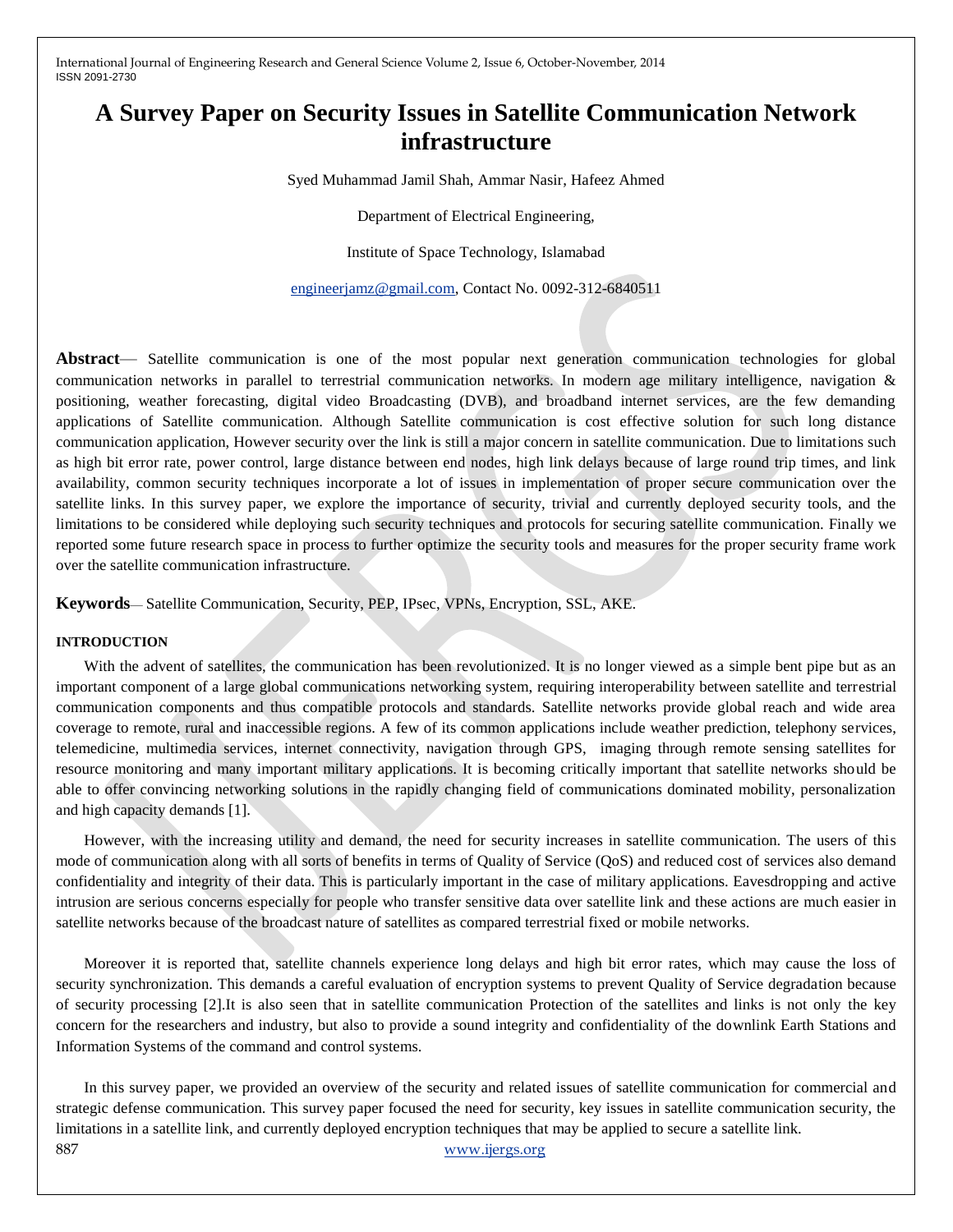A brief overview of current security measures like PEP, IPsec, IPsec anti-replay, VPN based security techniques, Key exchange methods, and other such advance security measures. Then we also discussed the counter effects of such security measures over the communication system and in implementation issues in satellite networks. Finally we explored the future challenges and research frontiers in secure satellite communication that can handle the base issues still need to be addressed.

#### **TAXONOMY OF WORK**

While for the time being it is considered that a lot of advancement has been made in securing the information over the communication links. As far as it is concerned towards the security measures of wired network, to some extent this idea can be suited well, but as far as it concerned with Satellite Communication link, it still have many issues to be sorted out fully. As in satellite communication link due to its long distance, delay, more accurate power control requirements, and other concerns with the space links made it difficult for the current security measures which usually designed for the wired networks, wireless LANs or for wireless sensor networks (WSNs); to be applicable for this situation, as these security measures are not specifically designed for the such long distances space communication links like satellite uplink and down links or inter satellite links. Since satellite links have a different form of interferences and some unique interference figures. The need for satellite communication over the long distances through space communication is ever increasing demand of the time; a lot of communication traffic has been shifted towards wirelessnetworks, especially satellite links, which provide a cost effective, less infrastructure overhead, and a more global solution for the commercial and military applications.

In this survey paper, in section II we mentioned the need for security and then provide a comprehensive list of currently cited security issues and the impact over the satellite communication network that need to be consider while looking at the secure satellite communication. In section III of this literature we surveyed the issues with satellite link security protocols as security measures in a

In section IV, a detailed survey on security concerns with satellite communication networks infrastructure is provided. Since a lot of literature published on satellite information system security concerns, while implementing Transport and Application layer security protocols like ipsec, vpn, and PEP. Then in section V, a detailed analogy of literature on DDoS attacks and Attack tracing mechanisms is reported. In section V, ASC (American Satellite Company) work regarding security issues in satellite communication ground based command and control stations is overviewed to emphasize the command stations security concerns.

Finally in section VI of the survey paper, we focused some future research concerning areas related to more secure commercial satellite Communication. In concluding part VI of our work we tried to emphasize the security concerns which are still under consideration and need to be worked out for the better security solutions in satellite communication to maximize the reliability, confidentiality, and integrity over the satellite links to meet the next generation space and terrestrial hybrid communication trends using the secure satellite links.

#### **SECURITY ISSUES IN SATELLITE COMMUNICATION**

A well designed implementation of satellite communication networks is usually the prime concern in order to allow its usage for certain sensitive scenarios like secure defense and strategic purposes, and reliable communication through the public media. However, while deploying security in satellite communication, it is common to face some issues caused either by the characteristic of the satellite link such as the long end-to-end delay and higher bit error rates requirement for high carrier to noise power ratios C/N over the uplink and downlink. Protocols typically and frequently used in satellite networks, such as Performance Enhancing Proxies (PEPs) or IP Multicast IPsec [1] [2] to improve the efficiency in time and bandwidth of data transmission over the costly and scarce frequency bands, also contribute to the above stated issues.

In this section of survey paper we have discussed firstly why we need security and then examined few important issues related to satellite communication link and payload security.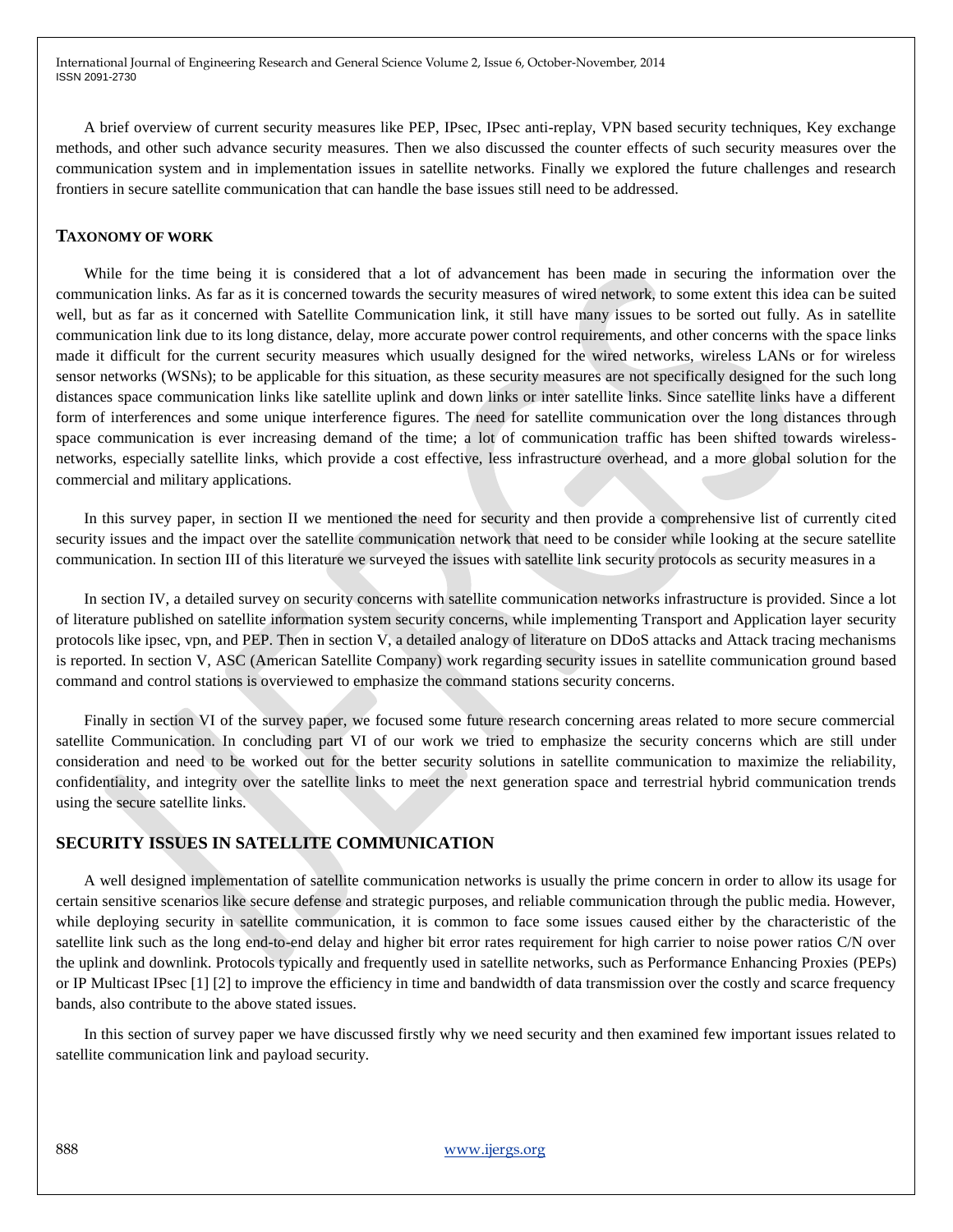# **A - Why need security?**

As world of internetwork expanded need for the security over communication link as well as over endpoints (source & destination) also became one of the major concerns for the service providers, operators, and researchers.

In 2003, a research team at Los Alamos National Laboratory, USA, demonstrated how spoofing attack can be implemented on GPS. A GPS satellite simulator was used to broadcast a fake signal that caused the GPS receiver to operate as though it were located at a position different from its actual location [3].

Similarly in 2007 and 2009, a research team at Stanford University decoded Galileo in-orbit validation element A (GIOVEA) and Compass-M1 civilian codes in all available frequency bands [4]. These events emphasize the need to secure communication in satellite networks along with coding techniques.

Communication security means integrity and confidentiality in delivery of information. Researchers describe security in terms key features like confidentiality, authentication, integrity, access control, and key management; so that entity remains error free and well intercepted on the target receiver [3]. While dealing with the security in satellite communication these key points always remain a major concern for the security measures. In general we can define the security particulates as following [4] [5]:

*Confidentiality* means that only the appropriate users have access to the information.

*Authentication* requires verification of a user's identity and right to access. It is achieved using a public key interchange protocol that ensures not only authentication but also the establishment of encryption keys [6].

*Integrity* means that the information has not been corrupted.

*Access control* ensures that the system cannot be compromised by unauthorized access (e.g. pirating a satellite).

*Key management* is the way how to manage the security keys (how dynamically generated, concealed and distributed, finally how well-kept by the actual target) users. Key Management is a key issue with respect to IPsec over multicast Satellite Communication.

Security over the satellite link is always a key feature for the military and state departments. There always arise issues in security of the link due to number of attacks from the intruders to disrupt the link as well as tarnish data integrity, and confidentiality. Here it is a matter of key concern for the Military operations success that the communication facility they are acquiring from the satellite networks must ensure a high level of confidentiality and protection; Satellite security system must deny any sort of antagonist access to the information system that always considered as a mission critical data for the national security.

On the other end, the satellites for commercial communication, which are also time to time used for military communication objectives in temporary bases, the satellites mostly part as repeaters over the sky, and unlike the military owned satellites, the commercial satellites are not necessarily supposed to carry bulk of encryption data in space trajectories for the downlink telemetry command and control systems and earth station data and information stations. As for the commercial applications, Satellite operators mostly keep less overhead over the in-orbit satellite transponder and links to ensure the maximum cost effectiveness of the satellite link for the business gains. So, for a trusted and protected communication over the leased satellite link most of the security measures are deployed at the ground stations.

Moreover, in literature we find that as satellite networks are usually wireless broadcast networks over the downlink, the issue of eavesdropping [7] is one of the prime concerns. So appropriate security measures requirement become vital there.

# **B - List of Security Issues in satellite communication network infrastructure**

- 1. Scanning/attacking
- 2. Jamming
- 3. Miss positioning/Control
- 4. Transponder spoofing/direct commanding.
- 5. Security Key management issues
- 6. Satellite based hybrid networks security implementation issues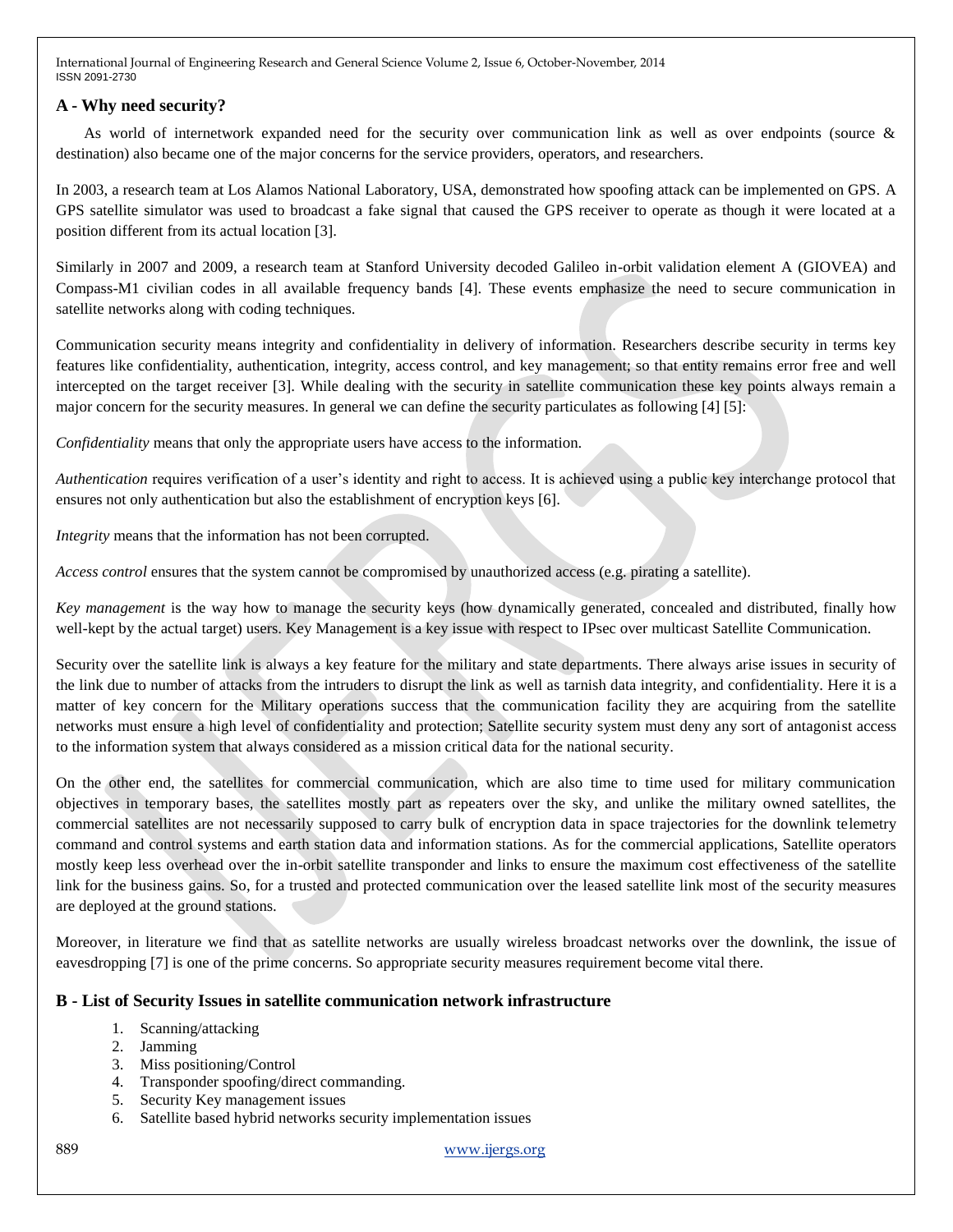- 7. Satellite based broadband multicast networks security implementation issues
- 8. TCP based security implementation issues in Satellite Networks infrastructure.
- 9. VPN Implementation based Security issues in Satellite communication infrastructure.
- 10. Ground Stations, Telemetry and command systems protection issues.
- 11. Denial of Service attack (DoS and DDoS attacks) issues.
- 12. Miscellaneous command and infrastructure security issues.

# **ISSUES WITH SATELLITE LINK-SECURITY PROTOCOLS**

To establish a secure channel between end nodes, we use a protocol called the authenticated key-exchange (AKE). In this protocol two parties communicate after they have shared a common key between them. AKE protocols are either based on symmetric or asymmetric cryptography. The symmetric approach requires a large number of pairwise keys. Basically the long-term symmetric key is generated before executing the key-exchange protocol. In case of satellite networks, generating and managing these keys are highly problematic and thus inappropriate for scalable satellites [2]. In certificate based-asymmetric approach, each node obtains a public key of the other and verifies it with a trusted third party. But unfortunately due to the long time delay in data transmission over a satellite link, certificate based AKE protocols perform inefficiently. Furthermore the method demands a node to acquire certificate of the other node from a certificate authority and then access the certificate revocation list so that the two nodes extract each other's valid public keys, imposing extra burden on the communication channel [2]. To eliminate this burden, an identity based cryptosystem was introduced in which the nodes' public keys can be arbitrary string that serves as identity string and the intervention of the third party certificate authority is avoided [25].

The early AKE schemes such as "the identity-based scheme providing zero knowledge authentication and authenticated key exchange" [26] or "the identity-based key exchange protocol," [27] never took into account the possibility of active intrusion and hence provided little security. Most of the more recent identity-based AKE protocols such as "the two-party identity-based authenticated key agreement," [28] and the "Identity-based Authenticated key agreement protocol based on weil pairing," [29] establish session key by employing pairing techniques to secure communication against attacks. These protocols involve great number of multiplications hence are computationally inefficient. In addition, in most of these schemes, a participant's identity must be mapped to a point on an elliptic curve, and this is computationally expensive [2].

A modular approach was proposed [30] which uses application of identity-based signature scheme. The Diffie-Hellman (DH) protocol is constructed using the same technique of identity-based signatures [31]. The AKE protocol built using DH platform is known as Authenticated DH (ADH) or the Canetti-Krawczyk (CK) protocol [32]. But the downside of this protocol is that it uses three round of message transmission whereas most AKE protocols only use two rounds [2].

These protocols needed to be analyzed for security, so it was for Bellare and Rogaway to present the first security model, the BR model in 1993 [33]. Since then many extensions have been done in order to increase the level of security along with computational efficiency. The most famous extended BR model is the CK model [32] which was proposed in 2001. However, all these models followed an assumption that the attacker is not allowed to obtain certain secret information about the session that is being attacked hence leaving the AKE protocols stated above still prone to leakage of short-lived secret or private key [3].

But with the researchers with their heads down, working hard, the problem at hand has been addressed. A model that is resistant to the above mentioned attack has been reported known as the extended CK (ECK) [34]. According to this model, the only attacks that are not allowed are those that would trivially break an AKE protocol. In other words an attack in which the adversary reveals the ephemeral secret and the static private key of one node in the protocol so that this node can be impersonated. Thus, the ECK model is currently regarded as the strongest security model for AKE protocols [3]. ECK security also implies key generation center (KGC) forward secrecy [35], which helps ensure the security of previously established session keys after the master key of the KGC has been compromised.

# **SECURITY ISSUES BASED ON SATELLITE COMMUNICATION NETWORK INFRASTRUCTURE**

In addition to satellite link securing issues, there always remain a constant amount of issues in ground station based network infrastructure and communication protocols. In this section of the survey paper we visited few key communication infrastructures issues which are equivalently encountered in both wired and wireless environments, inclusive satellite communication networks.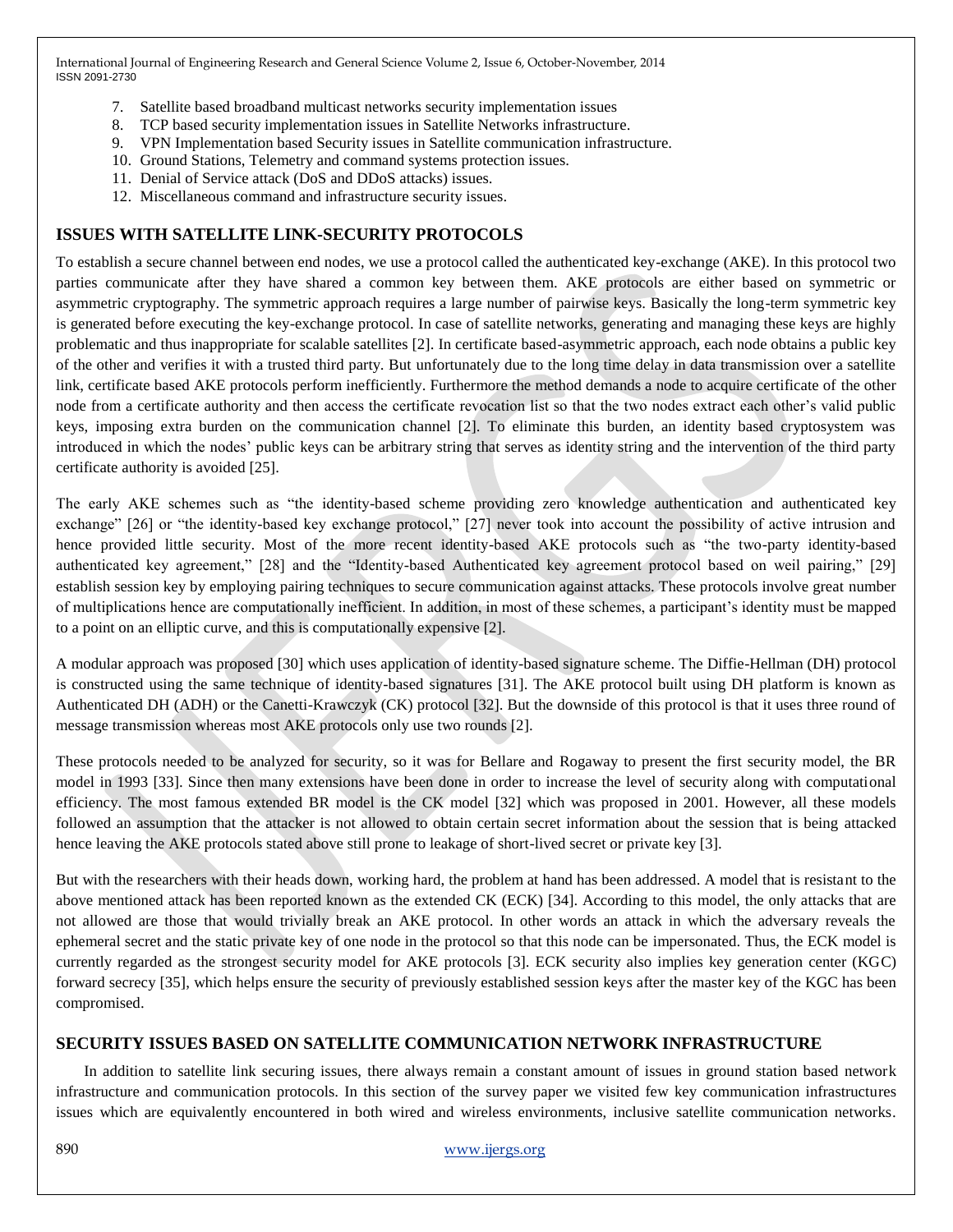Moreover it is successively reviewed in satellite communication related literature that due to long delays and power limitations and free space interferences, these security issues become more hazardous if proper precautions not adopted in satellite communication.

# **A - Security Issues with Satellite Based Hybrid Networks**

There are several security challenges with hybrid communication systems which use satellite as a part for back haul or as intermediate, which are reported time to time by keeping in view the following considerations about satellite systems:

- 1. As we already discussed the broadcast nature of satellite channels, which actually does not limit any unauthorized user to receive the signal and eavesdrop on the unencrypted or poorly secured satellite communication link is easily possible.
- 2. In case of poor link security, a well-equipped combatant can easily jam or intrude the communication link by sending false commands to the satellite.
- 3. In bad weather conditions like rain or cloudy condition, satellite channels face burst of errors and result in loss of packets too, which in turn also cause loss of data integrity.
- 4. Satellite Communication experiences long propagation delays of an order of about 0.56 seconds for geostationary satellites [20] (at a distance about 35785 km or more from earth). So security systems should be such that it cause minimal delays to the communication over the link and have an efficient mechanism of recovery from such errors.
- 5. Loss of message integrity or modification issues are also commonly reported security threats. Which may be removed by proper integrity checksum like MAC[24] on satellite receiver but in commercial satellites such facility is limited, and can't be provided to every message.
- 6. Denial of Service DoS Attacks are possible over the satellite transponder due to the limitations of its power and processing capability, and it may become a single point of failure in network to cause a hazard for whole infrastructure.
- 7. To provide some level of security over such scenarios encryption methods deployed, but it is seen that it also create two fold issues, selection of encryption technique and then management of encryption keys [24].



Fig. 1 hybrid satellite based communication network [14]

**B – Issues with IPsec and SSL in Satellite communication**

891 www.ijergs.org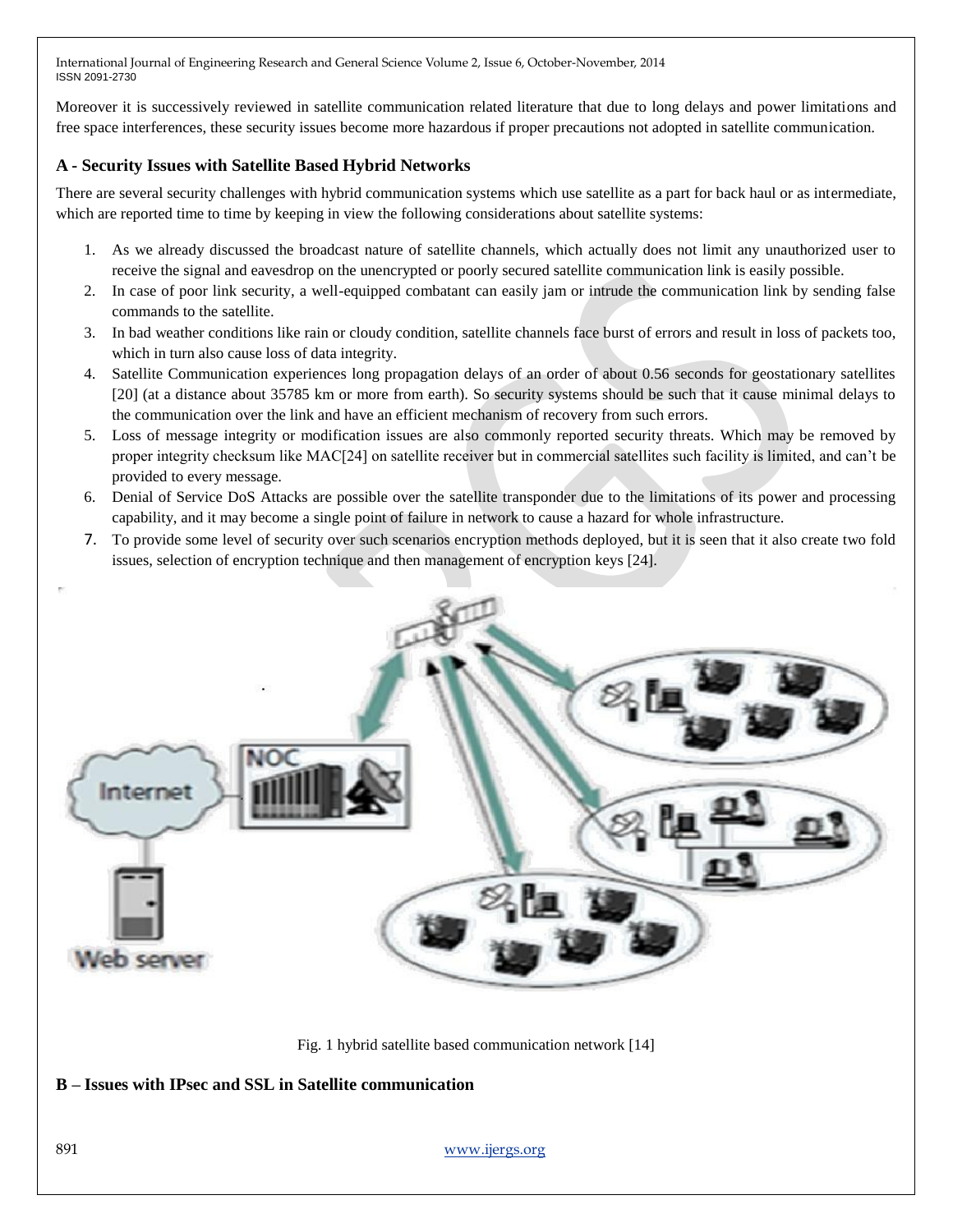Internet Protocol Security (IPsec) must provide authentication, access control, integrity, confidentiality and key management [1]. It is reported that IPSec being considered as IETF standard End to End secure tunneling based data transfer protocol, so it is also used for satellite communication networks.

In literature about satellite communication security in unicast environment, it is also reported that Originally Terrestrial networks designed protocols, such as Internet Security Protocol (IPsec) or Secure Socket Layer (SSL) [14], when tried to implement in satellite networks, causes severe performance degradations and link overloading.



#### Fig.1. Traditional IPSec and SSL encryptions

Moreover it is also reported that IPSec has large bytes overhead for authentication and integrity checks services using ESP [24].Detailed study on IPSec protocol also explored that it was originated for p2p communication security, so it lacks multipoint or broadcast communication environment, as it doesn't provide dynamic key generation [24]. So IPSec have certain security implementation limitations.

It is also observed that due to the IPSec property to not allow any intermediate nodes authentication or decryption by key exchange elsewhere except end to end nodes, so PEP can't read the encrypted TCP header, so IPSec doesn't work with PEPs protocol. Similarly HTTP Proxy can't work its prefetching function, due to inability to read TCP header, which leads to a serious degradation of performance in satellite based network infrastructure.

Further during the survey, we found that to address the performance limitation issues of SSL or IPSec, researchers developed transient protocol types like HTTP over IPSec tunnel [24][49][50], Dual-mode SSL for HTTP optimization[24] DSSL.

In effort to optimize the performance and compatibility issues of IPSec and SSL, changing in the mechanism cause other adversities in performance. Like Layered IPSec cause increase in bytes overhead by almost three times more than that of original version. When we examined the SSL solution as DSSL it also provide other performance depreciation issues like complexity in design, larger overheads due to two different keys deployment. Therefore it can be concluded that IPSec and SSL improvements are considerable but still require more work to be done for lesser overheads in authentication and encryptions and simplicity in design to work with http proxy servers for better system performance in terrestrial as well as satellite communication networks.

Following table provides an overview for the Comparative study of IPSec vs. SSL security protocols.

| <b>Parameters</b>           | <b>SSL family protocols</b> |                      | <b>IPSec family protocols</b> |                  |
|-----------------------------|-----------------------------|----------------------|-------------------------------|------------------|
|                             | SSL                         | <b>DSSL</b>          | <b>IPSec</b>                  | Layered IPSec    |
| <b>Security</b>             | Unicast                     | Unicast              | Unicast                       | Unicast          |
| Implementation              | End-to-End                  | End-to-End           | End-to-End                    | End-to-End       |
| <b>Implementation Layer</b> | (between)                   | (between app. $&$    | <b>Network</b>                | <b>Network</b>   |
|                             | application and             | transport layer)     | Layer                         | Layer            |
|                             | transport layer)            |                      |                               |                  |
| <b>Bytes overhead</b>       | Less overhead then          | Heavy bytes overhead | Heavy bytes (about            | Three times more |
|                             | <b>IPSec</b>                | increased            | 34 bytes)                     | heavier bytes    |
|                             |                             |                      |                               | overhead.        |
| 892                         |                             | www.ijergs.org       |                               |                  |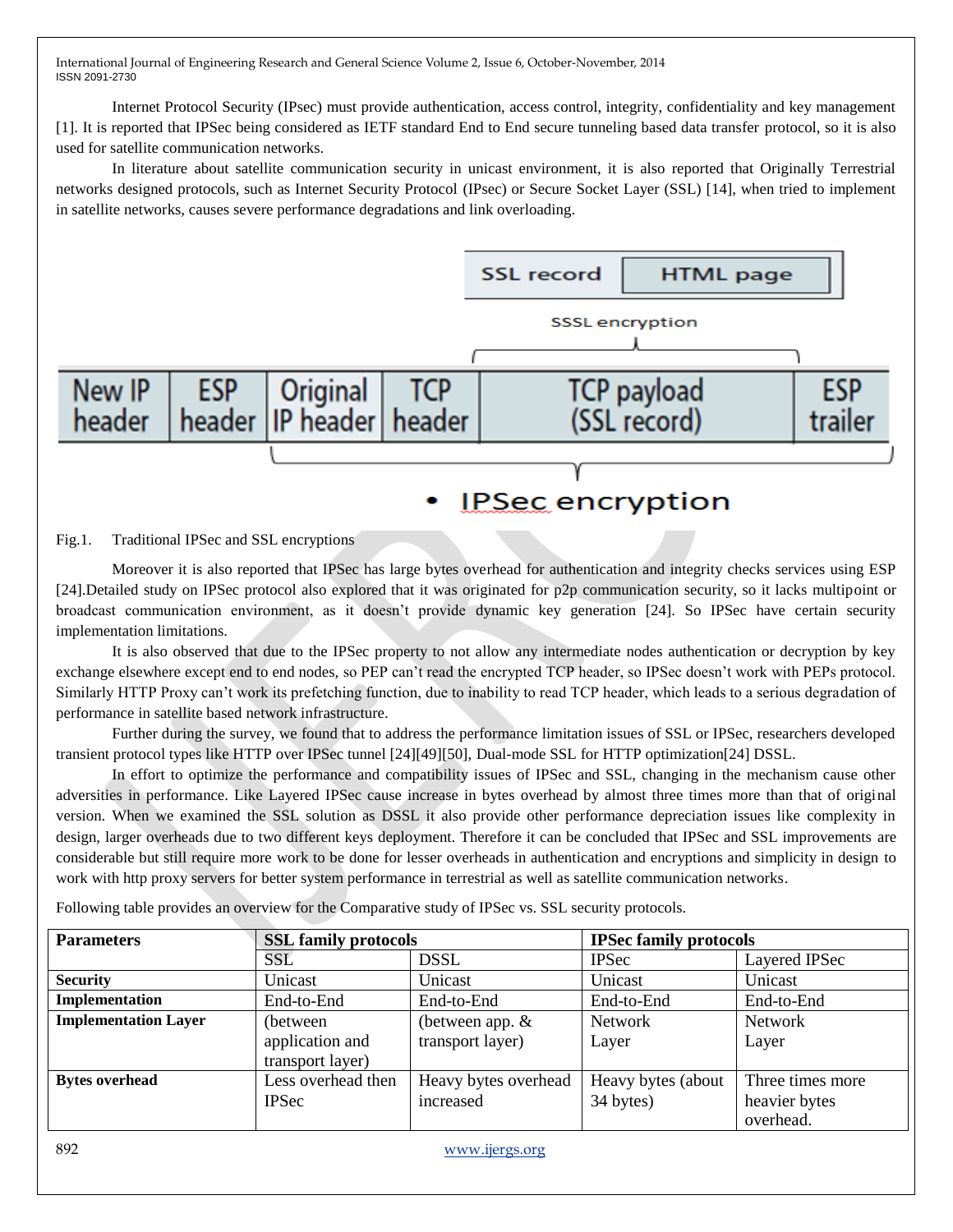| <b>Design complexity</b>                     | Less complex                     | More complex                                     | Less              | Medium                                                |
|----------------------------------------------|----------------------------------|--------------------------------------------------|-------------------|-------------------------------------------------------|
| <b>Group communication</b>                   | N <sub>0</sub>                   | N <sub>0</sub>                                   | N <sub>0</sub>    | N <sub>0</sub>                                        |
| <b>Performance with PEP</b>                  | Yes                              | yes                                              | Severe degradaton | Yes supports PEP,<br>Better performance               |
| <b>Performance with HTTP</b><br><b>Proxy</b> | Yes,<br>HTTPS is main<br>example | Yes Supports, less<br>performance<br>degradation | Severe degradaton | No support, so still<br>degradation of<br>performance |

Table.1. SSL vs. IPSec comparison

### **C - Security Issues with Broadband Multicast Satellite Communication**

In multicast satellite communication due to broadcast nature of satellite links appropriate addressing and security measures are essential to provide service to only authorized users. A highly optimized and efficient key generation and update mechanism is a key for the Multicast applications which are dynamic in nature.

Although Satellite Communication is the key technology for global communication, but Satellite systems are typically resource limited, which means links are constrained in channel capacity, Power controls, processing speeds, and switching capabilities, throughputs, link availabilities, Which in turn bounds the Link budgeting and network design of a Satellite Network.

Security issues arise with the use of protocol functionalities such as IP Multicast, mobility support functions for end systems, and Path MTU discovery used in Broadband satellite communication for the purpose of proper broadcast link management and mobility management. Similarly while using Security techniques like PEPs (Performance Enhancement Proxies) and IPsec anti-replay [1] [2] protection used for some degree of QoS insurance in satellite communication links; some decrease in performance of these protocols characteristics over the link also incorporates. Few such link characteristics are:

- 1. High link Latency (satellite link more specifically)
- 2. Large Error Rates (mostly for Wireless and Satellite links (under Rain Conditions due to effect of rain over system Noise temperature and degraded link availability)
- 3. Links with unequal transmission Rates, mostly high data rates at downlink, while lower on uplink (again mostly satellite links which are A-symmetric in nature) PEPs features are briefly given by IETF documents (RFC 3135), [2].

Some of the novel features about PEPs are [2] following:

- 1. A-symmetric/Symmetric PEPs.
- 2. Distributed (used in satellite links)/Integrated (in peer relationship) PEPs.
- 3. Layered approach PEPs (Transport/Application layer PEPs).
- 4. Variable Degree of Transparency (w.r.t layer in which operational)

#### **D - TCP based Security implementation Issues in Satellite Communication Networks**

Transmission Control Protocol (TCP) generally considered well for end-to end connections like wired Internet services. However, performance issues over satellite links comes due to multiple factors, among those propagation delay and channel noise effects are most compelling one. Like other wireless communication links Satellite links are also major victim of Noise, which cause drop in Eb/No, as a result of which Bit-error-rate (BER) is proportionally higher to the wired medium networks. And TCP due to its retransmission feature for reliability; is more vulnerable to high BER.TCP has no idea of whether a loss over the link caused by congestion over the link (buffer-overflow) or by corruption (noise, jamming).Moreover in Satellite Networks, TCP (which act as transport layer for Application layer protocols like telnet, http, ftp, etc.) performance declines due to the high link latency, large error rates and asymmetric links. Transport layer PEPs enhance TCP functionality which in turn eradicates issues with:

- 1. TCP bandwidth delay limitations over the satellite links
- 2. TCP slow start problem by limiting the acknowledgements and link traffic in congestion situation.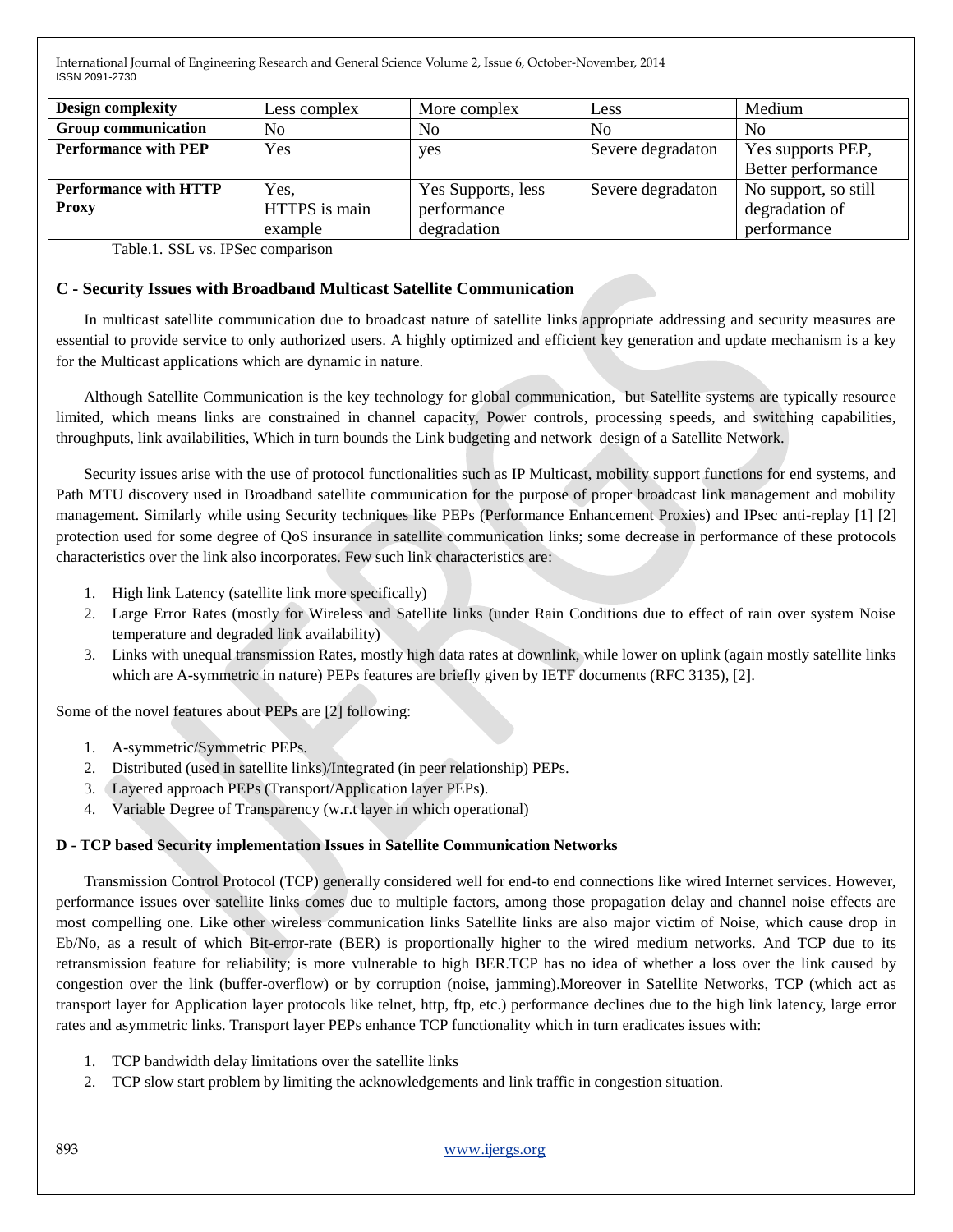There are many Enhanced TCP approaches to increase its performance especially over the satellite links, like TCP-Scalable, TCP-BOC, TCP-High speed, or TCP-Hybla [8] [9]. But it all requires compliment with end systems, which is again a concern for the Researcher. However, a new approach of selective retransmissions using UDP as transport protocol is optimized for satellite links [13]. Application layer PEPs are used as a solution for the issue of application layer protocols enhancements, like Web Cache (HTTP proxy with caching functionality). Moreover cache enabled DNS servers can be used in the satellite communication to provide a low latency solution for the DNS queries by avoiding several round trips for this purpose in normal case. Similarly application layer proxy can provide compression, which in turn reduces the amount of data to travel through the satellite link. However, for compression and decompression a distributed PEP implementation is essential [10] [12] [13]. Since for this purpose PEPs need access of the protocol headers and payload, usually encryption or protection by network layer VPN like IPsec don't allow this [10][11][12]. So PEPs implementation causes the security issues like authentication and integrity disruption, as the PEP is not able to terminate the TCP connection [13].

### **INFORMATION SYSTEM BASED SECURITY ISSUES**

Till now we have visited the security issues encountered with the information transmission systems. Similarly in literature issues with the protection of ground based information systems over the Satellite downlink infrastructure, such as command and control systems, information systems and the related downlink data-centers security, both in Military and in commercial satellites based networks infrastructure. As mostly it is found that military satellites specially deploy well-planned security techniques over their owned transponders and links, but in case of commercial satellites communication, where the satellite transponders mainly part as repeaters in sky, and company always seeks cost effectiveness in their business plan. So, in an effort to make the profitable business infrastructure the commercial satellites are mostly less equipped with the security tools for the downlink telemetry, command and control systems and for the related ground stations. So, for a trusted and protected communication over the leased satellite link most of the security measures are deployed at the ground stations.

The most common issue in securing the satellite information systems, Telemetry & command and control system stations include (attacks listed in table 1) [36] information systems access control attacks, injection and execution of malicious software attacks , masquerading attacks, sniffing, snooping, denial-of-service (DoS) attacks and object reusability attacks.

#### **A. Distributed Denial of Service Attacks**

Here in this survey paper we also focused DDOS[36] (Distributed Denial of Service) Attack, Another one of the most alarming one of all above mentioned security attacks in the satellite communication networks infrastructure. It is mentioned in literature in number of security attacks that a hacker or an intruder as antagonist always introduce security attacks in a flooded manner so that it can overcome the security redundancies. Similarly it is true in case of DDoS attacks.

According to the repeatedly found definition in literature of DoS (Denial of Service) [36] attacks, the DoS attack hampers the well authorized users from accessing the available resources and services. While in DDoS attack usually single to many information systems become affected due to a collaboratively and a large scale attack over the services access in the satellite based network infrastructure. But due to power and processing capability limitations over the satellite transponders, such DDoS attacks can be more violent on satellite which may become a single point of failure in communication network[14].

In Recent studies it is revealed that DoS attacks become major security concern for the host machines in the ground based Telemetry and command & control systems, and Information systems connected to the internetworks. With the advancement in hardware and software base equipment in communication industry, DDoS attacks also become more vulnerable for the communication infrastructure. Over the years DDoS attacks studies revealed that with progress the DDoS attacks tracing mechanism and their cure become more and more complicated process.

According to a deliberate study on DDoS attacks in collaborative environment[36], it is reported in a survey by Arbor Networks [37] on November 2008 that DDoS attacks scale have been ever growing since 2001. Further it is reported there that, in 2008, the largest recorded DDoS attacks against a single target reached 40 gigabits per second, more than that was reported in year 2007 of 24 Gbps. Hence, DDoS (Distributed Denial of Service) attacks are one of the alarming issues of security over the collaborative networks, and in turn a major concern for the security over the commercial satellite based communication infrastructure that often poorly equipped with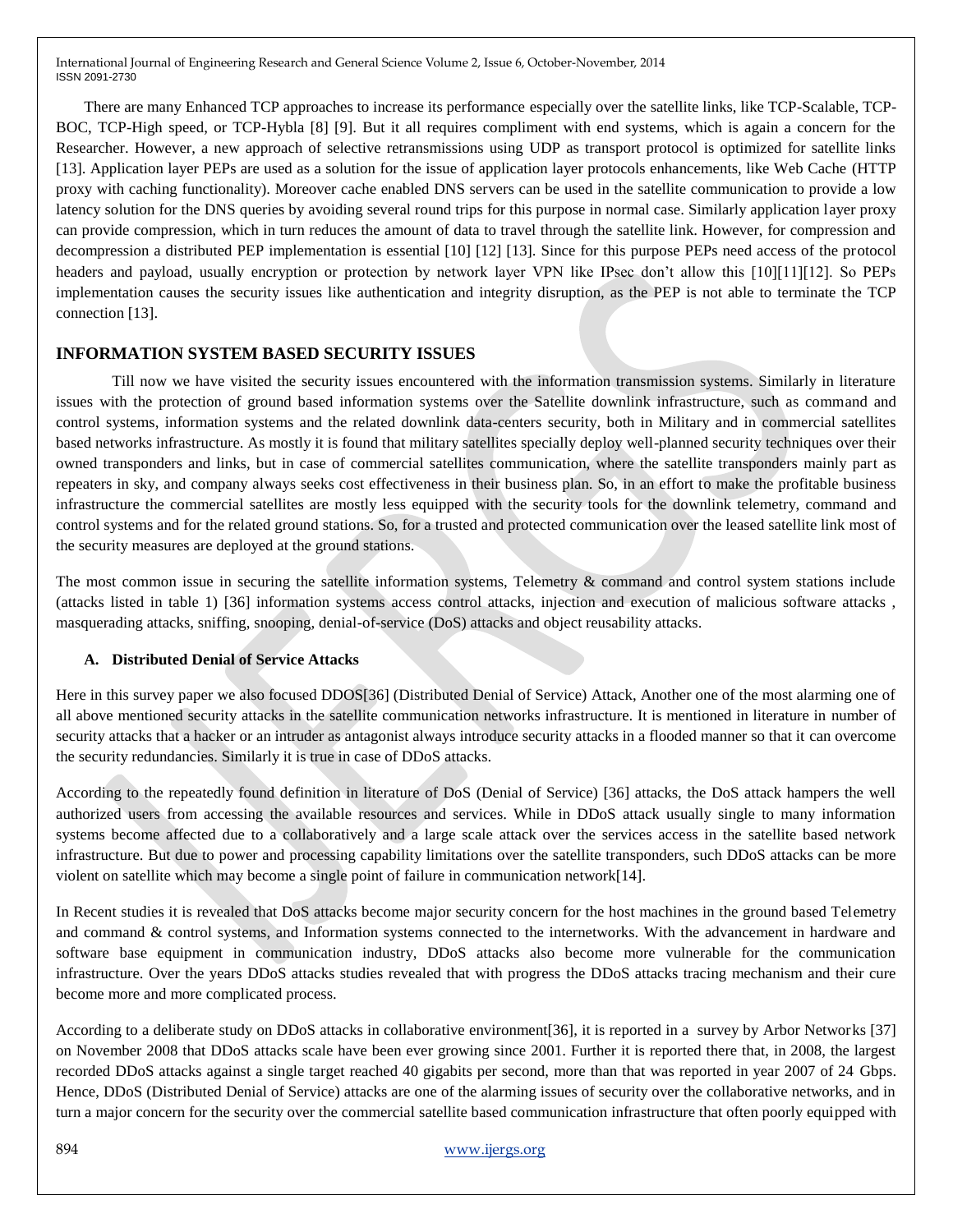the measures to encounter the serious and advance security threats over the links. As a flooded DDoS attack can be propagated over the poorly secured satellite links by a jammer or some intruders. Similarly the probability to cause such attacks on command and control systems on ground stations is also increased over the times just due to the sophisticated attacking tools and weak security measures. Security threats due to malicious intrusion to the information and command systems, such as DDoS over the commercial satellites infrastructure; are well understood. Now these are reported as a major concern for the ground stations security in satellite communication network infrastructure.

# **a) Classification of DDoS Attacks**

In classified study about the DDoS attacks, we found following two major categories of DDoS attacks [38], classification based on nature of Denial of Services, in which victim becomes unable to access the resources in routine.

- 1. The bandwidth depletion attacks: in which services and resource access are denied due to the excessive flooding of junk traffic from attackers.
- 2. The resource depletion attacks: in which by malfunctioning of TCP protocol to send incorrect semantic ip packets to crash the victim's system and causing critical (Processor or memory) resources depletion [36].

### **b) DDoS Attack Tools**

DDoS attack tools are also now becoming more accessible and easier one in use to cause such hazardous attacks on the information systems. Few common DDoS attack tools [36] listed in following table:

| Sr. No.        | <b>DDoS Attack Tool</b>       | <b>DDoS Attack Class</b>       |
|----------------|-------------------------------|--------------------------------|
|                | <b>Trino</b> [39]             | <b>Bandwidth depletion</b>     |
| $\overline{2}$ | TFN(Tribe Flood Network) [40] | Bandwidth & Resource depletion |
| 3              | <b>TFN2K [41]</b>             | TARGA and MIX                  |
| $\overline{4}$ | Stacheldraht [42]             | Bandwidth & Resource depletion |
| 5              | Mstream [43]                  | <b>Bandwidth depletion</b>     |
| 6              | Shaft [44]                    | Bandwidth & Resource depletion |
| $\overline{7}$ | Trinity [45]                  | Bandwidth & Resource depletion |
| 8              | Knight [46]                   | Bandwidth & Resource depletion |

Table.2 DDoS Attack Tools Table

## **c) DDoS Attacks Detection**

After the DDoS Attacks occurrence over the information systems and command & control stations in satellite communication network infrastructure, there arise a need for detection mechanism for such attacks. Detection of such attacks in satellite networks becomes another major challenge due to long haul communication links and limitations to delay, bandwidth, power controls and over the satellite links. Moreover with the advancement in computer systems and software products, severity of such attacks also demanded dynamic tracking mechanism for proper mitigation, particularly in satellite infrastructure.

Over the times, researcher worked for devising proper tracing mechanisms and related issues. The most reported one among all such issues, the IP-trace back mechanism definition issue.

Following table represent a comparison study of existing DDoS trace back tools and also discuss some issue, that still need to be worked on with the passage of time and advancement in communication systems and the attacking tools.

| Sr. No. | <b>Trace-back</b><br><b>Mechanism</b> | <b>Mechanism</b><br><b>Principle</b> | Advantage | <b>Disadvantage</b> |
|---------|---------------------------------------|--------------------------------------|-----------|---------------------|
| 895     | www.ijergs.org                        |                                      |           |                     |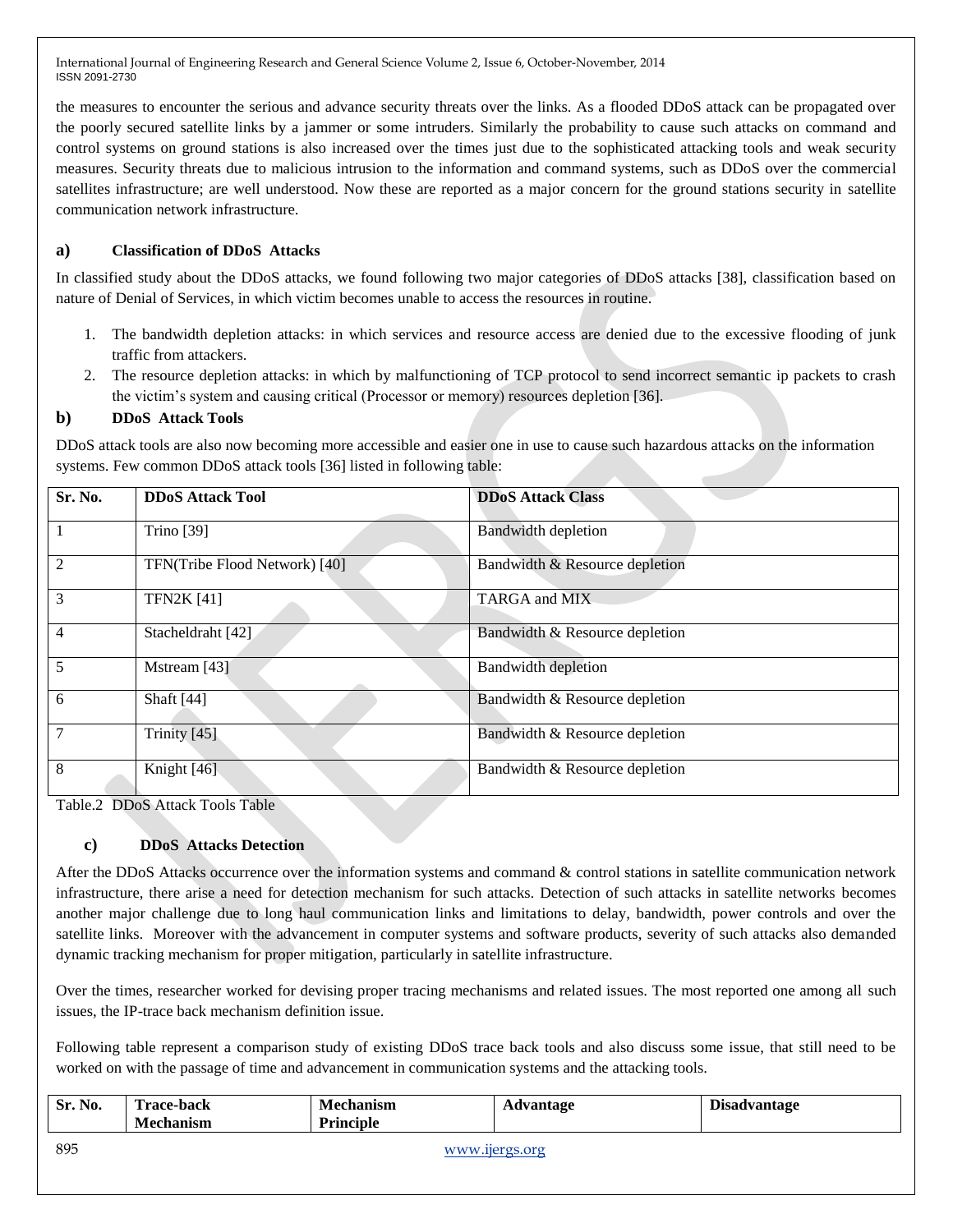|                  | Hash Based IP Traceback    | Hashing on 28 Byte data     | Low storage                     | Overhead in generating 28     |
|------------------|----------------------------|-----------------------------|---------------------------------|-------------------------------|
|                  |                            |                             | requirements                    | byte hash.                    |
|                  |                            |                             | avoids                          | increased risk of incurring   |
|                  |                            |                             | eavesdropping.                  | false positives.              |
| 2.               | Algebraic back tracing     | Polynomial based trace      | Improved robustness, noise      | Changes in full path back     |
|                  |                            | back data generation        | removal, multiple path          | tracing, poor scaling.        |
|                  |                            | method                      | construction                    |                               |
| 3.               | <b>Enhanced ICMP</b> trace | Intermediate routers based  | Less time required for full     | Routers require changes,      |
|                  | <b>back</b>                | CP messages back tracing    | attack path tracing.            | Router packet Space and       |
|                  |                            | method                      |                                 | processing issue.             |
| $\overline{4}$ . | Advance Hash based IP      | 32 bits IP address hashing. | Less computational,             | Require time                  |
|                  | trace back                 |                             | processing, routing, and        | synchronization,              |
|                  |                            |                             | network overheads,              | compromised Shared key        |
|                  |                            |                             |                                 | between routers.              |
| 5 <sub>1</sub>   | Deterministic packet       | Tracing information field   | Small amount of packets         | Large size packet headers.    |
|                  | marking                    | in packet headers           | required for tracing.           | No overload management,       |
|                  |                            |                             |                                 | Intermediate processing       |
|                  |                            |                             |                                 | overhead.                     |
| 6.               | Probabilistic packet       | Probabilistically router    | More efficient then             | Large no. of tracing packets, |
|                  | marking                    | marked packets              | Deterministic marking           | Probability based approach    |
|                  |                            |                             | approach.                       | doesn't ensure tracing, less  |
|                  |                            |                             |                                 | overload mitigation, More     |
|                  |                            |                             |                                 | complexity.                   |
| 7.               | Flexible Deterministic     | Tracing by mark             | Less amount of tracing          | Huge consumption of critical  |
|                  | packet marking             | recognition and address     | packets, less computational     | resource like memory for      |
|                  | mechanism.                 | recovery mechanism.         | overhead, high rates of tracing | tracing.                      |
|                  |                            |                             | success.                        |                               |

Table.3. Current IP Tracing Mechanisms Comparison study

In latest studies over DDoS Attack tools and their tracing mechanisms, it is clearly reported that currently deployed tracing mechanisms impose following issues [36]:

- 1. Scalability limitations
- 2. Bad efficiency in case of legacy routers
- 3. Large computational cost
- 4. Large memory cost
- 5. Poor efficiency in term of resource consumption.

#### **B. Miscellaneous Security issues with satellite command and control stations**

In addition to the above security issues with satellite communication networks, links, and information systems; there is some documentation on the other parallel issues with the satellite networks particularly on the satellite command systems security issues and their counter measures.

American Satellite Company (ASC) [47], in collaboration with the IES (Industry Executive Subcommittee) and other forums, worked on the issues with ground station security infrastructures which were previously given no such importance to develop a sound security mechanism for the command and control stations, information systems, and TT&C stations protection. To mitigate such threats on the commercial satellite networks, ASC deployed a command link protection system with help of Commercial Satellite Survivability (CSS) Task Force, based on the DES algorithm [47]. As an overview of ASC security measures implementation, following Key security measures included:

- a) Command link protection system.
- b) ASC Satellite control systems.
- c) ASC Satellite commands standardization.
- d) ASC Satellite commands Authorization.

896 www.ijergs.org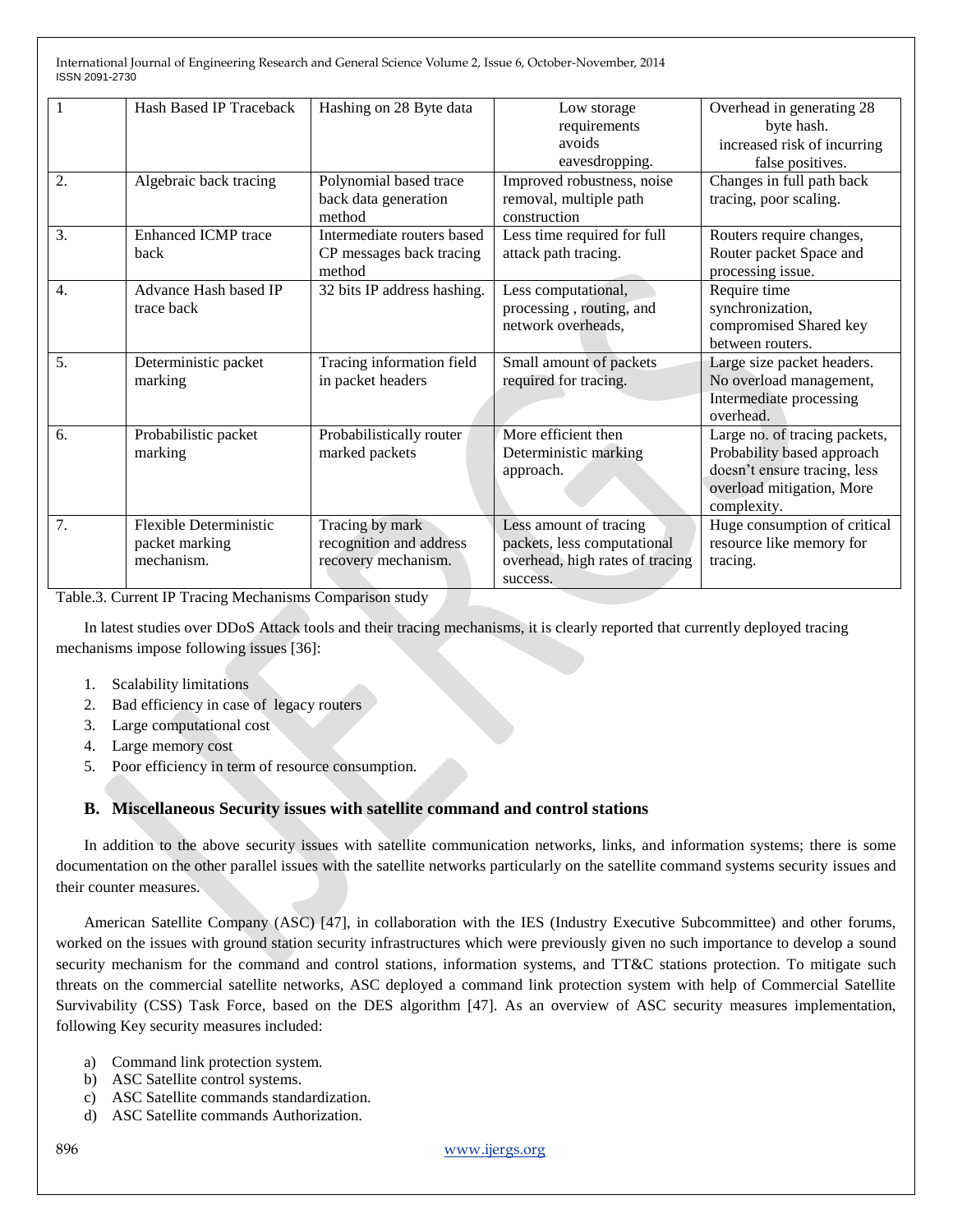- e) Ground based authentication system.
- f) Robust key management mechanism.
- g) a two-tier key, Master and Operation, approach to enhance cryptographic security of keys.
- h) Redundant operational featured authentication system.

### **CONCLUSION**

Satellite Communication is becoming more and more popular in modern day communication systems. From Commercial usage to the Military intelligence purposes, satellite based hybrid communication network architecture is becoming the ultimate future for communication engineering. But with the advancements in electronics and communication technologies the limitations of this system like long delays, link and system sensitivity towards the atmospheric effects, and larger links; are becoming more vulnerable for the hacking and rogue communication over the legitimate links. Hence Over the times number of security issues in satellite communication networks infrastructure arise, so these issues need more detail studies in the particular area, as do this survey paper focused with a brief literature review and pinpoint study over the few vital security loop holes in satellite communication systems.

#### **Future work & Recommendations**

"As the cyber security landscape continues to change with each new wave of attacks, DoS and DDoS attacks are changing as well and will continue to target organizations with more gusto than even before," said Avi Chesla, chief technology officer, Radware.int. In Radware's 2011 Global Application and Network Security Report reported that in last two years major security attacks over the Network infrastructure (both wired and wireless including satellite communication) were not only volume based but also the most threatening ones included light volume, slow security attacks. It recommends: to scale the security attacks over the information systems and network infrastructure of satellite command and control stations like, DoS and DDoS attacks, a precise measure of attack size, attack type, and frequency of attack must be collected to device a correct measure for the security attack.

So more research work on such topics is required to optimize the Security solutions for the rapidly mounting Denial of service attacks, especially for the delay, power, and resource limited communication networks.

Issues with IPSec and SSL security protocols which considered as IETF adopted protocols, need to be optimized further to remove the design complexity issues in DSSL, ML-IPSec increased bytes overhead issue, to make them ideal security protocols for the upcoming challenges both in satellite and terrestrial network infrastructures.

Similarly a robust key exchange mechanism over the satellite link is still an open frontier for the developers and security experts. Since recently a study reveals the vulnerability of RSA codes security. RSA key extraction performed using acoustic cryptanalysis [48], while putting one of the advance key encryption mechanisms under threat of being breached. So new security issues, in addition to previous ones, born with such sophisticated attacks over the encryption mechanism.

#### **REFERENCES:**

[1]Mihael Mohorcic, Ales Svigelj, Gorazd Kandus and Markus Werner, "Adaptive Routing for Packet Oriented Intersatellite Link Networks: Performance in Various Traffic Scenarios", In proceedings of IEEE Transactions on Wireless Communications, No. 4, Volume 1, Pg. 808 – 818, October 2002.

[2]Zhong Yantao and Ma Jianfeng, "A Highly Secure Identity-Based Authenticated Key-Exchange Protocol for Satellite Communication," Journal Of Communications And Networks, Vol. 12, No. 6, December 2010.

[3] ETS TR 102 676 V1.1.1: "Satellite Earth Stations and Systems (SES);Broadband SAtellite Multimedia (BSM); Performance Enhancing Proxies (PEPs)", November 2009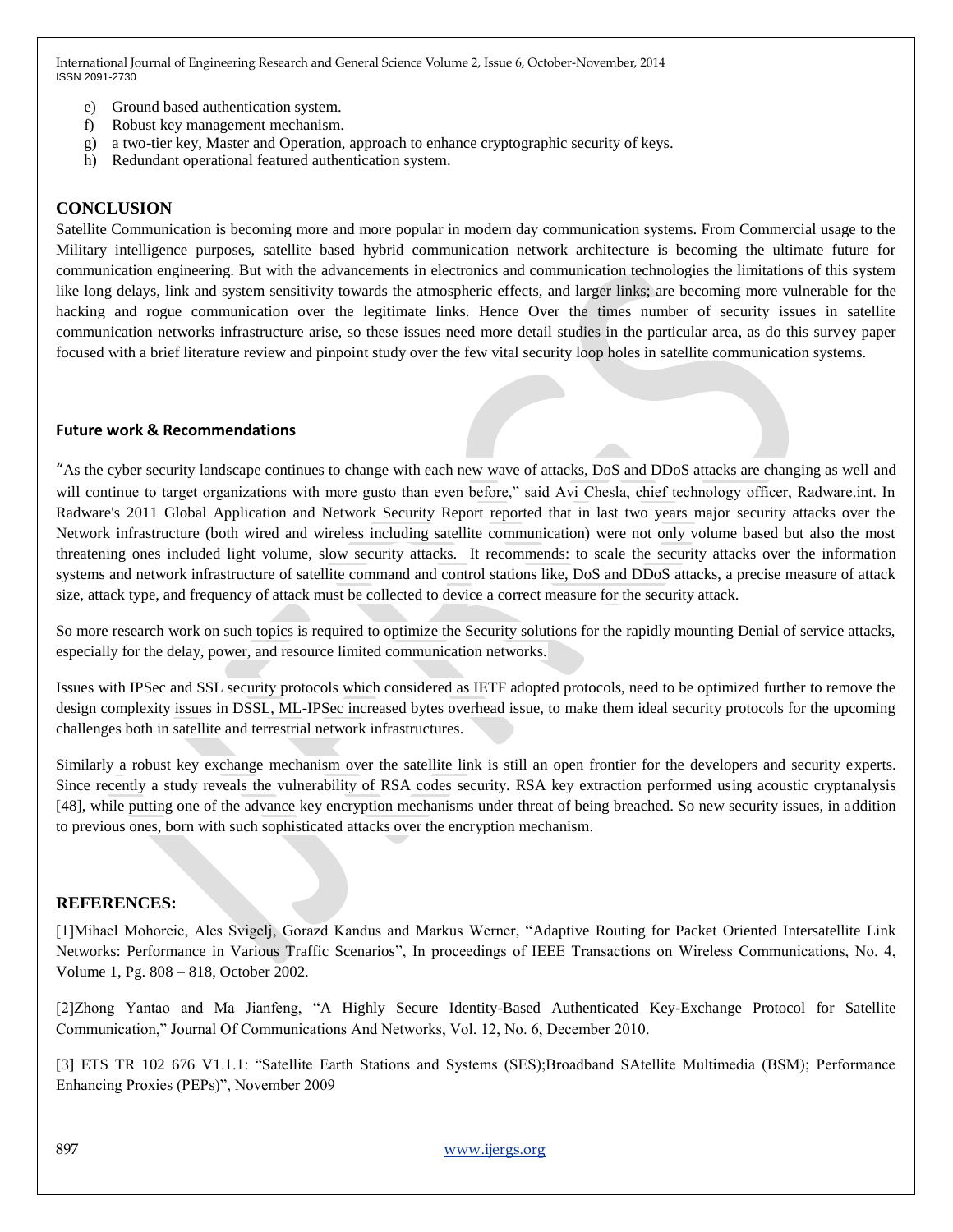[4]Carlo Caini, Rosario Firrincieli, Daniele Lacamera: "PEPsal: a Performance Enhancing Proxy for TCP satellite connections", Paper, July 2006

[5]Cruickshank, H, Iyengar, S, Howarth, MP and Sun. Z, "Securing satellite communications," IEE Military Satellite Communications Seminar, IEE Savoy Place, London, October 2002

[6]J. Warner and R. Johnston, "A simple demonstration that the global positioning system (GPS) is vulnerable to spoofing," J. Security Admin, Pg. 19–28, 2002.

[7] A. Noubir and L. von Allman, "Security Issues in Internet Protocols over Satellite," Proc. IEEE VTC '99 Fall, Amsterdam, The Netherlands, Sept. 19–22, 1999.

[8] Y. Challal, H. Bettahar, A. Bouabdallah, "A Taxanomy of Multicast Data Origin Authentication: Issues and Solutions", IEEE Communications Surveys and Tutorials, Vol. 6, No.3, pp. 34-57, Oct. 2004.

[9] A. Perrig, D. Song, J.D. Tygar, "ELK, a New Protocol for Efficient Large-Group Key Distribution", Proc. IEEE Symp. on Security and Privacy, pp. 247-262, May 2001.

[10] M. Arslan and F. Alagoz, "Security issues and performance study of key management techniques over satellite links," in 11th Intenational Workshop on Computer-Aided Modeling, Analysis and Design of Communication Links and Networks, 2006

[11] Solutions for securing broadband satellite communication Wolfgang Fritsche Internet Competence Centre IABG Ottobrunn, German[y Fritsche@iabg.de](mailto:Fritsche@iabg.de)

[12] C. Caini and R. Firrincieli, "A New Transport Protocol Proposal for Internet via Satellite: the TCP Hybla", in Proc. ESA ASMS 2003, Frascati, Italy, Jul. 2003, .vol. SP-54.

[13] Carlo Cainin,y and Rosario Firrincieli: "TCP Hybla: a TCP enhancement for heterogeneous networks", paper, Int. J. Satell. Commun. Network. 2004; 22:547–566 (DOI: 10.1002/sat.799)

[14] T. Dierks, E. Rescorla, "The Transport Layer Security (TLS) Protocol Version 1.2", IETF RFC 5246, August 2008

[15] S. Kent, K. Seo, "Security Architecture for the Internet Protocol", ietf RFC 4301, December 2005

[16]R. Fox, "TCP Big Window and Nak Options", IETF RFC 1106, June 1989

[17] M. Mathis, J. Mahdavi, S. Floyd, A. Romanow, "TCP Selective Acknowledgment Options", IETF RFC 2018, October 1996

[18] S. Kent, "IP Encapsulating Security Payload (ESP)", IETF RFC 4303, December 2005

[19] S. Kent, "Extended Sequence Number (ESN) Addendum to IPsec Domain of Interpretation (DOI) for Internet Security Association and Key Management Protocol (ISAKMP)", IETF RFC 4304, December 2005

[20] K. Nichols, S. Blake, F. Baker, and D. Black, "Definition of the Differentiated Services Field (DS Field) in the IPv4 and IPv6 Headers", RFC 2474, December 1998

[21] S. Blake, D. Black, M. Carlson, E. Davies, Z. Wang, and W. Weiss, "An Architecture for Differentiated Services", IETF RFC 2475, December 1998

[22] V. Jacobson, K. Nichols, and K. Poduri, "An Expedited Forwarding PHB", IETF RFC 2598, June 1999

[23] J. Heinanen, F. Baker, W. Weiss, and J. Wroclawski, "Assured Forwarding PHB Group", IETF RFC 2597, June 1999

[24] Roy-Chowdhury A., Baras J. S., Hadjitheodosiou M., Papademetriou S., "Security Issues In Hybrid Networks With a Satellite Component", IEEE Wireless Communications, December 2005

898 www.ijergs.org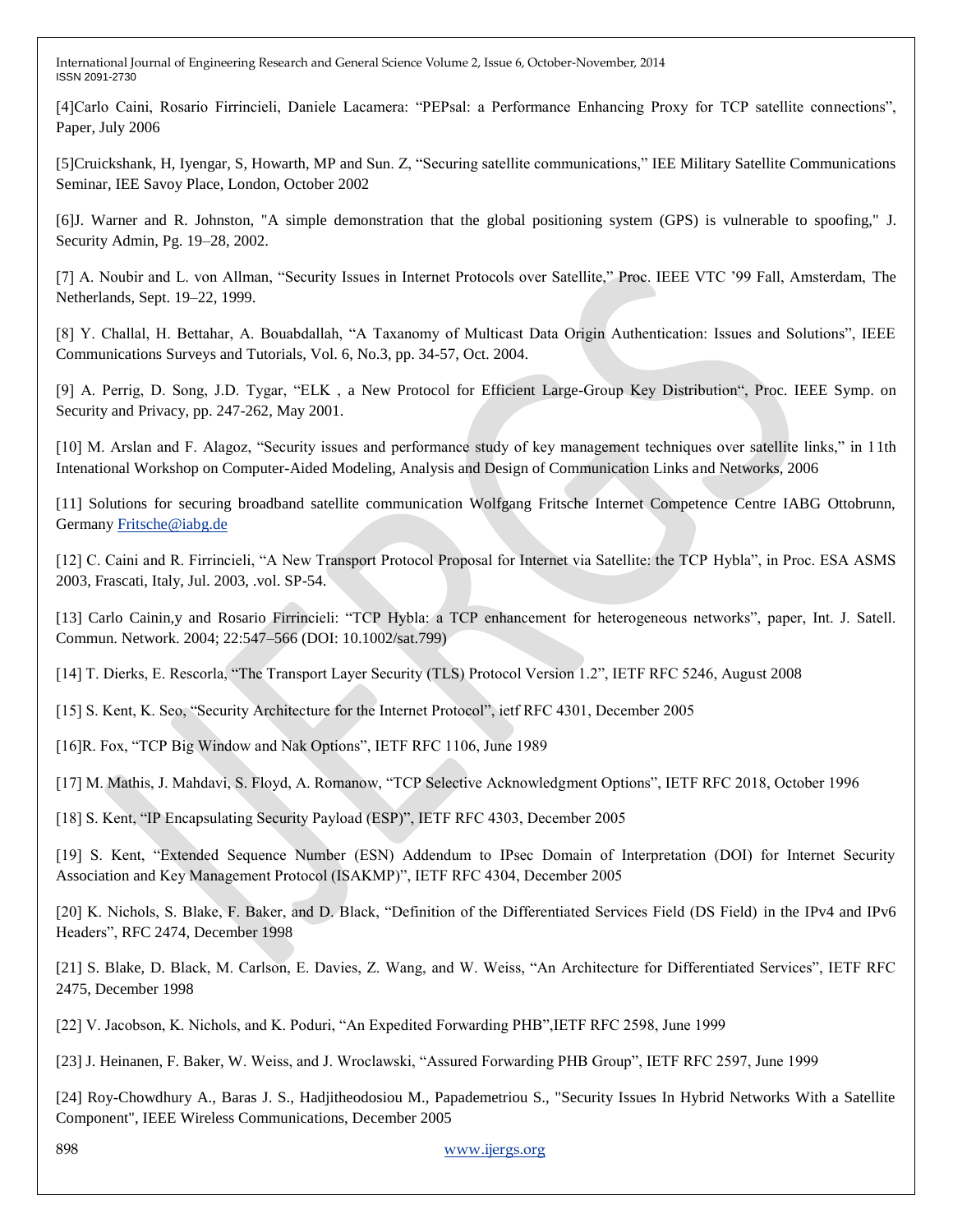[25]A. Shamir, "Identity-based cryptosystems and signature schemes," in Proc. Advances in Cryptology-Crypto, Berlin: Springer-Verlag, Pg. 47–53, 1984.

[26]M. Girault and J. C. Pailles, "An identity-based scheme providing zero knowledge authentication and authenticated key exchange," in Proc. European Symposium Research Computer Security, Pg. 173–184 Oct. 1990.

[27] C. Gunther, "An identity-based key exchange protocol," in Proc. EUROCRYPT, Pg. 29–37, 1989.

[28] N. McCullagh and P. S. L. M. Barreto, "A new two-party identity-based authenticated key agreement," in Proc. CT-RSA, Pg. 262–274, 2005.

[29] N. P. Smart, "Identity-based Authenticated key agreement protocol based on weil pairing," IET. Electron. Lett. vol. 38, no. 13, Pg. 630–632, 2002

[30]M. Bellare, R. Canetti, and H. Krawczyk, "A modular approach to the design and analysis of authentication and key exchange protocols‖, in Proc. ACM Symposium. on Theory Comput, 1998, pp. 419–428.

[31]W. Diffie and M. Hellman, "New directions in cryptography," IEEE Transaction Information Theory, vol.22, no. 6, Pg. 644–654, 1976.

[32]R. Canetti and H. Krawczyk, "Analysis of key-exchange protocols and their use for building secure channels," Lecture Notes Comput. Sci., Springer-Verlag, vol. 2045, pp. 453–474, 2001.

[33]M. Bellare and P. Rogaway, "Entity authentication and key distribution," in Proc. CRYPTO, 1993, pp. 232-249.

[34]B. LaMacchia, K. Lauter, and A. Mityagin, "Stronger security of authenticated key exchange," Lecture Notes Computer Science, vol. 4784, Heidelberg: Springer, Pg. 1–16, 2007.

[35]L. Chen and C. Kudla, "Identity based authenticated key agreement protocols from pairings," in Proc. IEEE Comput. Security Found. Workshop, 2003, pp. 219–233.

[36] Arun Raj Kumar, P. and S. Selvakumar,"Distributed Denial-of-Service (DDoS) Threat in Collaborative Environment- A Survey on DDoS Attack Tools and Traceback Mechanisms," 2009 IEEE International Advance Computing Conference (IACC 2009) Patiala, India, 6-7 March 2009

[37]Arbor Networks, "Worldwide Infrastructure Security Report", Volume IV, October 2008.

[38]Stephen M. Specht and Ruby B. Lee, "Distributed Denial of Service: Taxonomies of Attacks, Tools, and Countermeasures", Proceedings of 7th International Conference on parallel and Distributed computing Systems, 2004 International Workshop on Security in Parallel and Distributed Systems, pp.543-550, September 2004.

[39] P.J. Criscuolo, Distributed Denial of Service TrinOO, Tribe Flood Network, Tribe Flood Network 2000, and Stacheldraht CIAC-2319, Department of Energy Computer Incident Advisory (CIAC), UCRL-ID-136939, Rev. 1,Lawrence Livermore National Laboratory, February 14, 2000.

[40] D. Dittrich, The Tribe Flood Network Distributed Denial of Service attack tool, University of Washington, October 21, 1999.

[41] J. Barlow, W. Thrower, TFN2K an analysis, 2000, Available from http://security.royans.net/info/posts/bugtraqddos2.shtml>.

[42] D. Dittrich, The \_Stacheldraht\_ Distributed Denial of Service attack tool, University of Washington, December 1999.

[43] D. Dittrich, G. Weaver, S. Dietrich, N. Long, The \_mstream Distributed Denial of Service attack tool, May 2000.

899 www.ijergs.org [44] S. Dietrich, N. Long, D. Dittrich, Analyzing Distributed Denial of Service tools: the Shaft Case, in: Proceedings of the 14th Systems Administration Conference (LISA 2000), New Orleans, LA, USA, December 3-8, 2000, pp. 329-339.